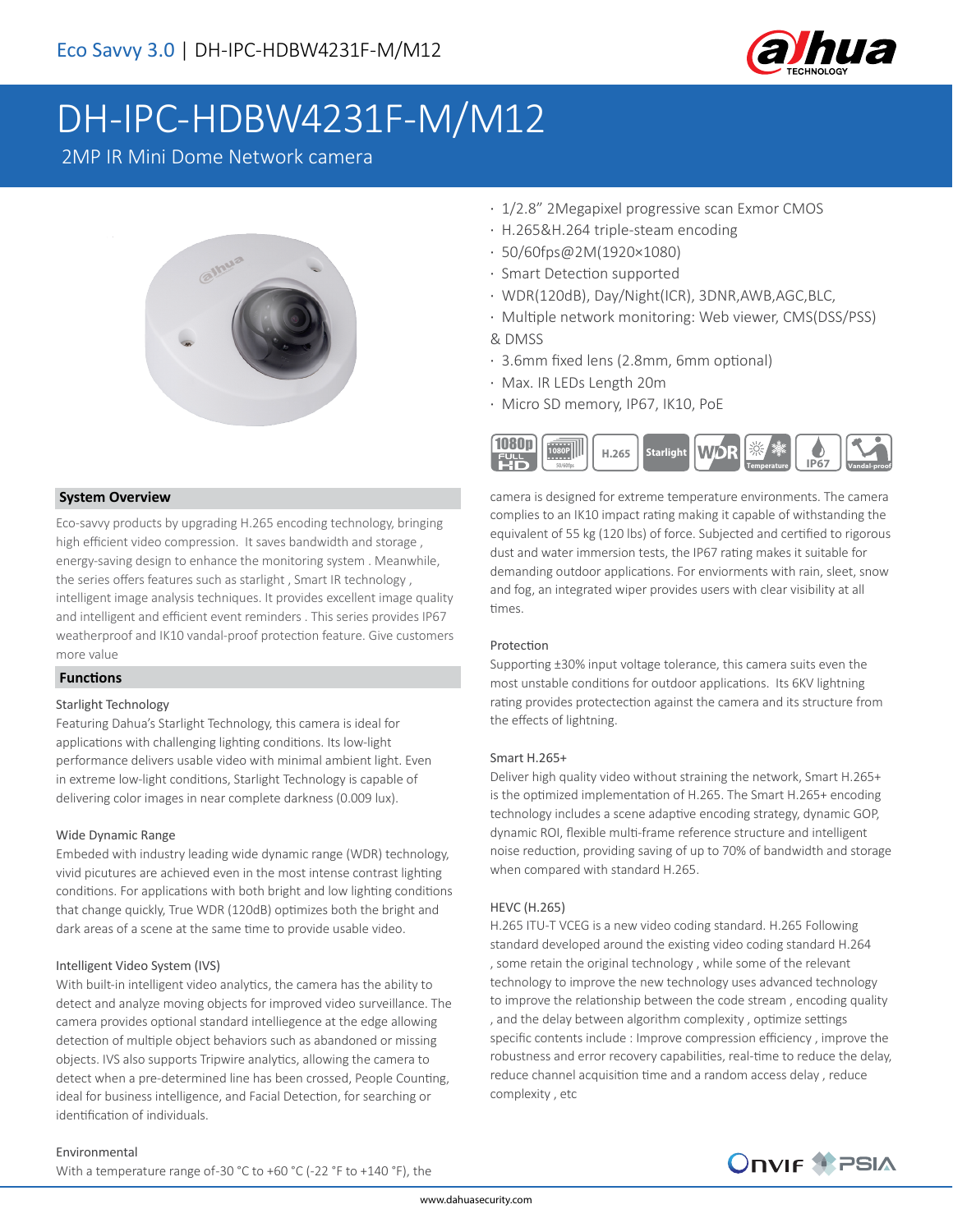## Eco Savvy 3.0| DH-IPC-HDBW4231F-M/M12

### **Technical Specification**

| Camera                                |                                                                                                              |
|---------------------------------------|--------------------------------------------------------------------------------------------------------------|
| Image Sensor                          | 1/2.8" 2Megapixel progressive scan CMOS                                                                      |
| <b>Effective Pixels</b>               | 1920(H)x1080(V)                                                                                              |
| RAM/ROM                               | 256MB/32MB                                                                                                   |
| <b>Scanning System</b>                | Progressive                                                                                                  |
| Minimum Illumination                  | 0.009Lux/F2.0 (Color), 0Lux/F2.0 (IR on)                                                                     |
| S/N Ratio                             | More than 50dB                                                                                               |
| IR Distance                           | Distance up to 20m (65.6ft)                                                                                  |
| IR On/Off Control                     | Auto/ Manual                                                                                                 |
| IR LEDS                               | 10                                                                                                           |
| Lens                                  |                                                                                                              |
| Lens Type                             | Fixed                                                                                                        |
| Mount Type                            | Board-in                                                                                                     |
| Focal Length                          | 3.6mm (2.8mm, 6mm optional)                                                                                  |
| Max. Aperture                         | F2.0 (F2.0, F2.0)                                                                                            |
| Angle of View                         | H: 87° (110°, 51°), V:48° (58°, 30°)                                                                         |
| Optical Zoom                          | N/A                                                                                                          |
| <b>Focus Control</b>                  | Fixed                                                                                                        |
| <b>Close Focus Distance</b>           | N/A                                                                                                          |
| Pan/Tilt/Rotation                     |                                                                                                              |
| Pan/Tilt/Rotation Range               | Pan:0°~60°; Tilt:0°~80°; Rotation:0°~360°                                                                    |
| Intelligence                          |                                                                                                              |
| IVS (optional)                        | Tripwire, Intrusion, Object Abandoned/Missing                                                                |
| <b>Advanced Intelligent Functions</b> | <b>Face Detection</b>                                                                                        |
| Video                                 |                                                                                                              |
| Compression                           | H.265+/H.265/H.264+/H.264                                                                                    |
| <b>Streaming Capability</b>           | 3 Streams                                                                                                    |
| Resolution                            | 1080P(1920x1080)/1.3M(1280x960)/<br>720P(1280×720)/D1(704×576/704×480)/<br>VGA(640×480)/CIF(352×288/352×240) |
| Frame Rate                            | Main Stream: 1080P (1~50/60fps)                                                                              |
|                                       | Sub Stream: D1(1~50/60fps)                                                                                   |
|                                       | Third Stream: 1080P(1~25/30fps)                                                                              |
| <b>Bit Rate Control</b>               | CBR/VBR                                                                                                      |
| <b>Bit Rate</b>                       | H.264: 24~9472Kbps<br>H.265: 14~5632Kbps                                                                     |
|                                       |                                                                                                              |
| Day/Night                             | Auto(ICR) / Color / B/W                                                                                      |

| <b>White Balance</b>                    | Auto/Natural/Street Lamp/Outdoor/Manual                                                                                                                 |
|-----------------------------------------|---------------------------------------------------------------------------------------------------------------------------------------------------------|
| Gain Control                            | Auto/Manual                                                                                                                                             |
| Noise Reduction                         | 3D DNR                                                                                                                                                  |
| <b>Motion Detetion</b>                  | Off / On (4 Zone, Rectangle)                                                                                                                            |
| Region of Interest                      | Off / On (4 Zone)                                                                                                                                       |
| Electronic Image Stabilization<br>(EIS) | N/A                                                                                                                                                     |
| Smart IR                                | Support                                                                                                                                                 |
| Defog                                   | N/A                                                                                                                                                     |
| Digital Zoom                            | 16x                                                                                                                                                     |
| Flip                                    | 0°/90°/180°/270°                                                                                                                                        |
| Mirror                                  | Off/On                                                                                                                                                  |
| <b>Privacy Masking</b>                  | Off / On (4 Area, Rectangle)                                                                                                                            |
| Audio                                   |                                                                                                                                                         |
| Compression                             | G.711a/ G.711Mu/ AAC/ G.726                                                                                                                             |
| Network                                 |                                                                                                                                                         |
| Ethernet                                | RJ-45 (10/100Base-T)/M12 D-Coding                                                                                                                       |
| Protocol                                | HTTP; HTTPs; TCP; ARP; RTSP; RTP; UDP; SMTP;<br>FTP; DHCP; DNS; DDNS; PPPOE; IPv4/v6; QoS;<br>UPnP;NTP; Bonjour; 802.1x; Multicast; ICMP;<br>IGMP; SNMP |
|                                         |                                                                                                                                                         |
| Interoperability                        | ONVIF, PSIA, CGI                                                                                                                                        |
| <b>Streaming Method</b>                 | Unicast / Multicast                                                                                                                                     |
| Max. User Access                        | 10 Users / 20 Users                                                                                                                                     |
| <b>Edge Storage</b>                     | <b>NAS</b><br>Local PC for instant recording<br>Mirco SD card 128GB                                                                                     |
| <b>Web Viewer</b>                       | IE, Chrome, Firefox, Safari                                                                                                                             |
| Management Software                     | Smart PSS, DSS, Easy4ip                                                                                                                                 |
| <b>Smart Phone</b>                      | IOS, Android                                                                                                                                            |
| Certifications                          |                                                                                                                                                         |
| Certifications                          | CE (EN 60950:2000)<br>UL:UL60950-1<br>FCC: FCC Part 15 Subpart B<br>E-mark(ECE-Regulation No.10)<br>EN50155                                             |
| Interface                               |                                                                                                                                                         |
| Video Interface                         | N/A                                                                                                                                                     |
| Audio Interface                         | <b>Built-in Mic</b>                                                                                                                                     |
| <b>RS485</b>                            | N/A                                                                                                                                                     |
| Alarm                                   | N/A                                                                                                                                                     |
| Electrical                              |                                                                                                                                                         |
| Power Supply                            | DC12V, PoE (802.3af)(Class 0)                                                                                                                           |